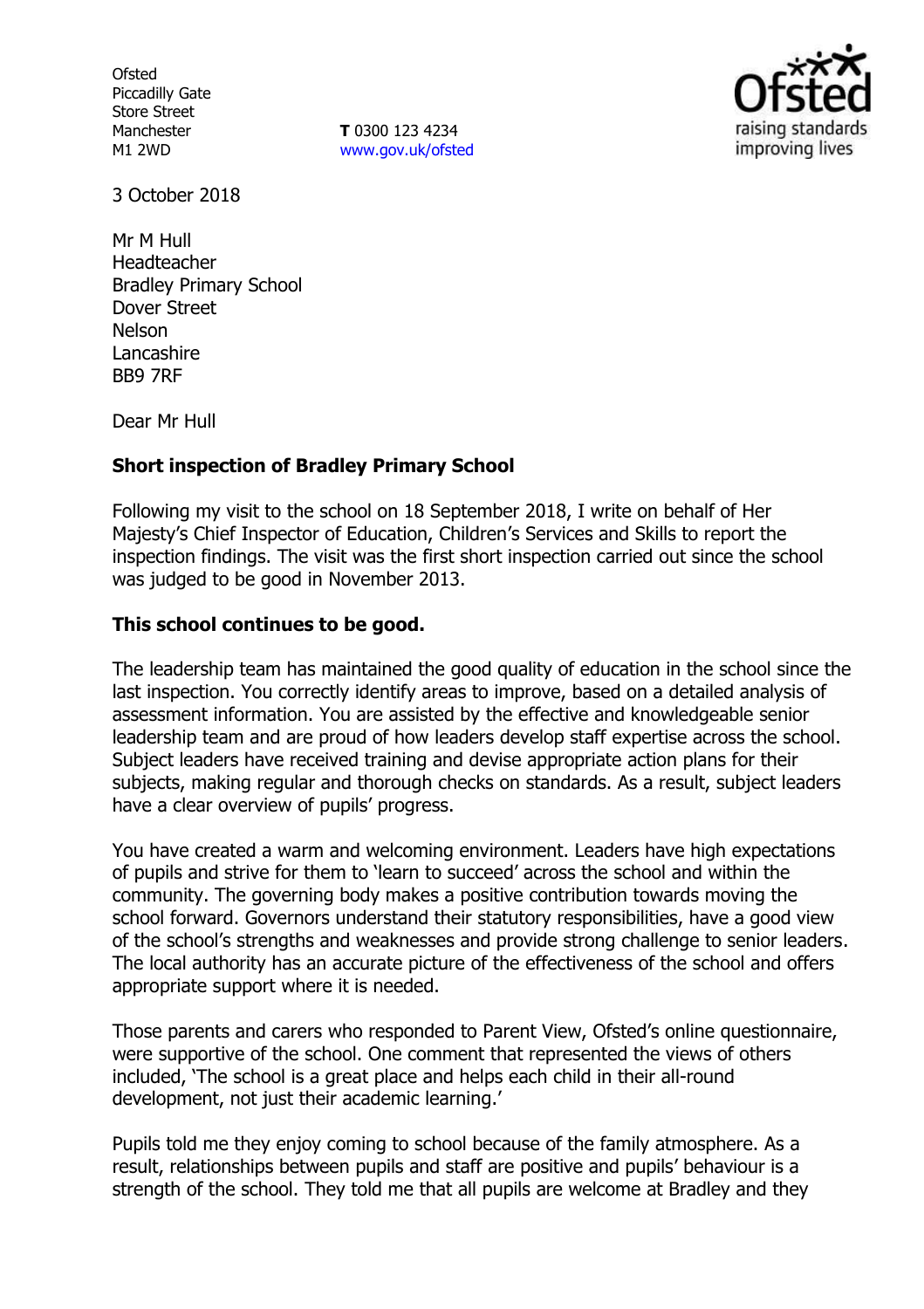

make friends easily.

At the last inspection, leaders were asked to improve pupils' attainment and progress in mathematics. The mathematics leader has worked effectively to oversee pupils' improvement in this subject. Pupils are now competent when applying their calculation skills to solve problems. Improved planning and assessment, together with coaching and training for staff, have resulted in pupils' stronger progress in mathematics across the school. Pupils' books show that mathematics skills are promoted well across the curriculum, for example in science, history and geography. As a result, in mathematics pupils are making good progress and are acquiring the knowledge, understanding and skills they need. Leaders also provide pupils with opportunities to work in groups or independently, as needed, to move their learning on. As a result, much of pupils' learning is adapted to their needs. You were also asked to improve outcomes for the most able pupils. We agreed to look at this as part of the inspection.

During the inspection, we discussed the next steps required to enable the school to improve further. Leaders' own evaluation accurately highlights that further work is required to ensure that boys make even more progress in writing. Additionally, the challenge for middle-ability pupils should be increased to ensure that they make even more progress across the school.

# **Safeguarding is effective.**

The leadership team ensures that all safeguarding arrangements are fit for purpose and a strong safeguarding culture runs throughout the school. The record of the checks made on adults, so they can be considered safe to work in school, is accurate. Leaders take effective action to ensure that pupils get the help they need. Your thorough knowledge of each child and family helps you to know when pupils are facing difficulties.

Pupils told me they feel safe. They feel that the 'Listening Ear Club', a lunchtime club pupils can attend, is effective in dealing with any worries they have. As a result, they appreciate adult support in the school and told me that all staff listen to their worries and resolve them. Pupils say there are rare instances of name-calling, but adults are effective in dealing with them. Adults also teach pupils how to stay safe. For example, pupils know how to stay safe online. This includes knowledge about the risks of social networking and playing games online.

# **Inspection findings**

 We agreed several areas of enquiry for this inspection. The first of these was the effectiveness of actions taken by leaders to improve outcomes across the early years and key stage 1. Children at Bradley join the early years with skills and knowledge below those typical for their age and stage of development. The early years environment has been developed to ensure that children have access to good-quality learning. Adults play an effective role in supporting children's progress and they quickly become confident in their relationships with one another. The quality of discussion between children and adults is of a good standard. Adults encourage the use of language by modelling key words for children to repeat. For example, an adult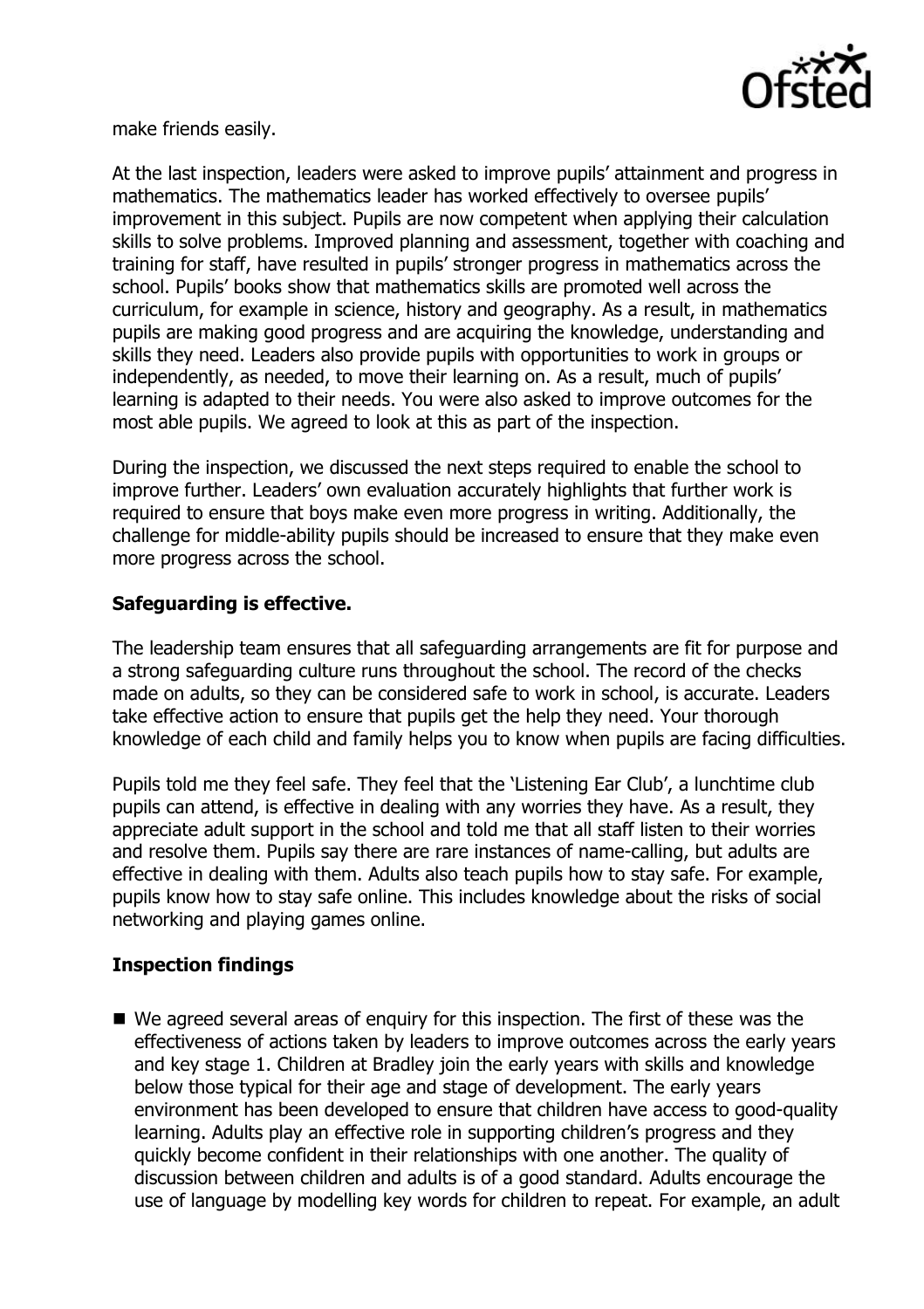

supporting children in the shop area skilfully questioned them and used precise words to develop their vocabulary. Improvements in staff knowledge about children's reading and writing have strengthened the impact of their teaching. This is leading to more children making good progress from their starting points than in the past. As a result, the proportion of children achieving a good level of development has now risen.

- $\blacksquare$  In key stage 1, staff monitor carefully pupils' progress. They then use the information they gather to focus their teaching on best meeting individual pupils' needs. As a result, the quality of teaching across all subjects continues to improve. Progress in mathematics across key stage 1 is strong. This is because pupils' understanding of problem-solving is secure. Progress in reading is also strong. Pupils are expected to read widely and often. Pupils especially like the school's 'reading bus' on the playground, a double-decker bus in which they are invited to read at lunchtime. This is raising the profile of reading. Pupils in key stage 1 are also making good progress in writing. Leaders identified the need to develop pupils' vocabulary and pupils are now encouraged to practise using new language.
- The next area we looked at was the effectiveness of actions taken by leaders to improve outcomes in writing. The English subject leaders are developing writing to ensure that it links to pupils' needs and interests. A focus on spelling and handwriting across the school is also improving progress in writing. Senior leaders review the progress of pupils on a termly basis through a variety of methods, including data analysis, pupil progress meetings, and discussions with the coordinator for the provision for pupils who have special educational needs (SEN) and/or disabilities. As a result, teachers understand which further skills pupils need to acquire in order to improve their achievement and this has strengthened the quality of teaching. Pupils frequently apply their English skills across the curriculum. For example, pupils' work on the Anglo-Saxons develops both their writing skills and their historical knowledge. This enables pupils to deepen and extend their vocabulary and to persevere with longer pieces of writing. As a result, most pupils make strong progress. However, leaders recognise that boys, especially those in key stage 1, are sometimes not making the progress of which they are capable across the school.
- Another line of enquiry for the inspection was to see how effectively teachers are challenging the most able pupils. The school places a strong emphasis on pupils making good progress. This means teachers accurately identify the next steps in pupils' learning, to enable those who are capable to attain at the highest level. Teachers' subject knowledge is strong. This allows them to make adaptations to planning so tasks are more precisely matched to individual pupils and group needs. You have raised the expectations of what pupils can achieve and incorporated these into teachers' yearly professional targets. Successful work with younger pupils who speak English as an additional language has also improved the progress of the most able of these pupils. Inspection evidence and data from school leaders and the local authority show that teaching is increasingly challenging pupils. As a result, the most able pupils are currently making strong progress in their learning.
- While discussing the progress of the most able, we also reviewed the progress of pupils in the middle ability range. Although this group of pupils are making good progress, there is still scope for a greater proportion to reach higher standards in their work.

## **Next steps for the school**